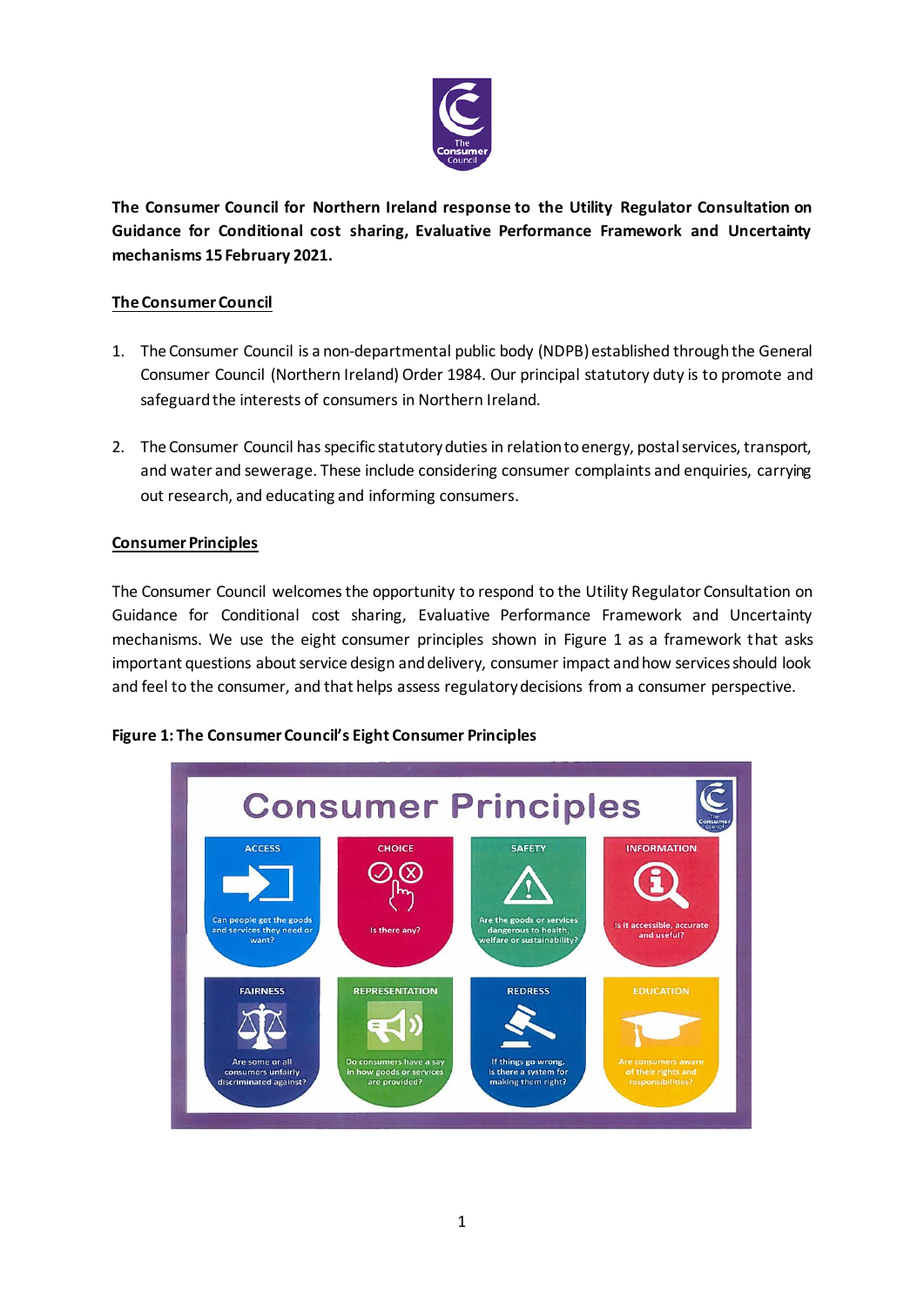

4. The consumer principles also establish a common language that all stakeholders (Government, Regulator, Consumer Advisory Body, and the Company) can use to meaningfully and constructively engage with consumers to develop trust and a better understanding about how the Energy Market in Northern Ireland should operate to ensure it meets consumer needs. The Consumer Council recommends that DfE uses the consumer principles as a framework for its work in relation to the EU Electricity (Recast) Directive 2019.

## **Consultation on Guidance for Conditional cost sharing, Evaluative Performance Framework and Uncertainty mechanisms**

- 5. The Consumer Council welcomes this consultation on Guidance for Conditional cost sharing, Evaluative Performance Framework and Uncertainty mechanisms and that the framework is also defined to deliver good outcomes for Northern Ireland consumers.
- 6. The Consumer Council agree with the high level Framework goals set out in 2.2 and believes that the development of greater transparency and accountability of SONIs' operations will ensure positive outcomes for consumers.
- 7. The Consumer Council fully approve of the four SONI outcomes of Decarbonisation; Grid Security; System-wide costs and SONI service quality in the evaluative performance framework. Delivering on these four high-level outcomes should indeed be both a reputational and financial incentivise for SONI. The Consumer Council agree that electricity consumers in Northern Ireland need to get good value for money which reflects efficiency within, and across, different parts of the Northern Ireland electricity system in both the short term and the longer term.
- 8. The Consumer Council supports the establishment of an evaluation panel by the UR for the purposes of evaluating the performance of SONI once they publish their annual forward plan. The Consumer Council would hope that the panel members consist of an equal split of both industry and consumer bodies. We welcome a review atthe end of each financial year against the evaluation criteria concerning SONI's plan delivery and wider performance. It is reassuring to know that the UR may establish one or more stakeholder groups to help inform the panel's assessment, and to help guide SONI's planning and performance.
- 9. The Consumer Council agree that any submissions for additional funding from SONI under uncertainty mechanisms should include proposed deliverables that clearly set out what is to be delivered and how this is to be measured; time scales for delivery and that SONI are adhering to consumer interests by ensuring that any additional costs are being kept to a minimum.